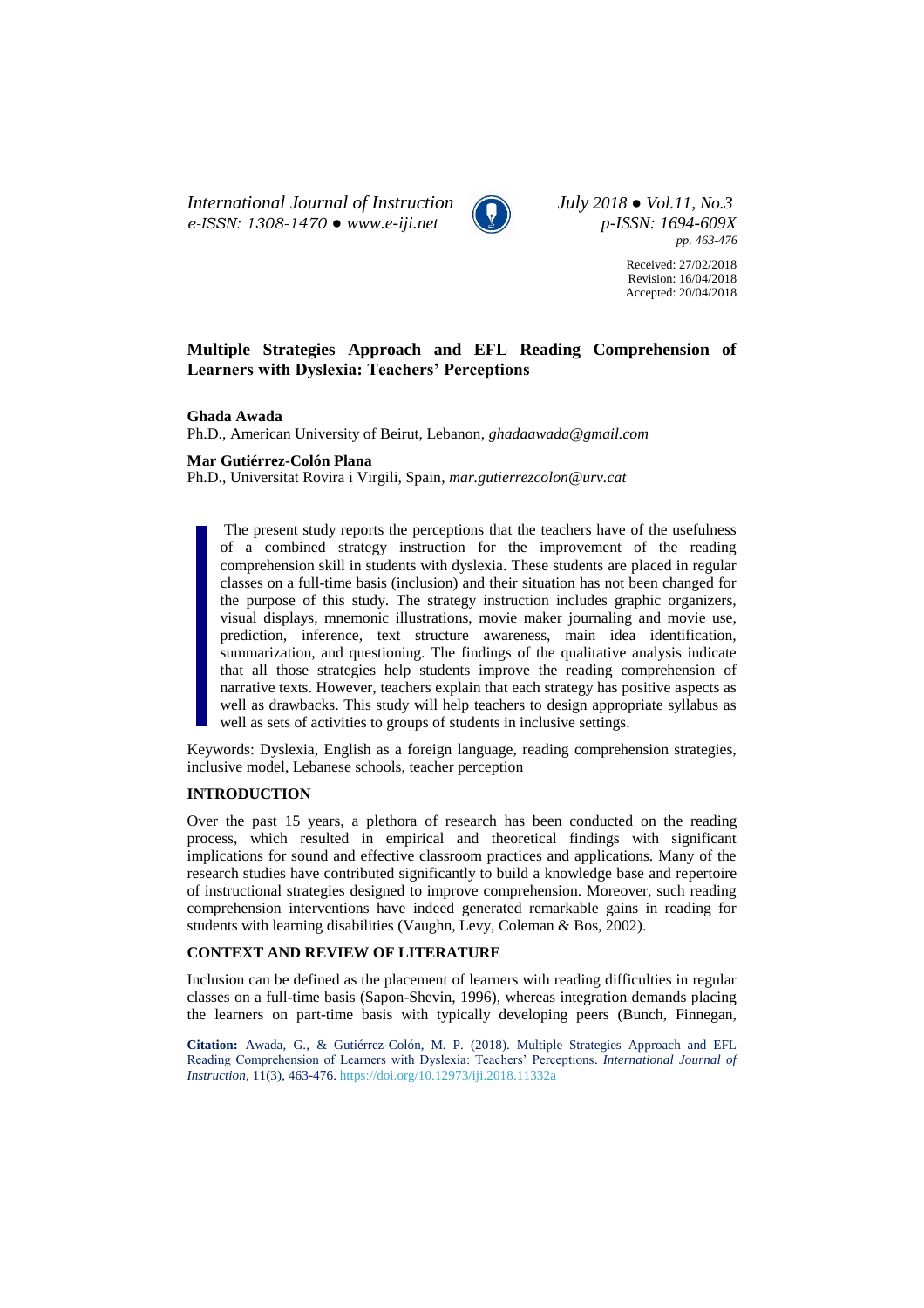Humphries, Doré & Doré, 2005). Inclusion and exclusion are inseparably connected, since inclusion can take place only after overcoming the pressures towards exclusion (Booth, Ainscow & Dyson, 1997), since exclusion is considered a sanction (Jull, 2008).

Reading comprehension is extremely challenging for learners with dyslexia and reading difficulties, since many teachers emphasize that comprehending written texts might be the foremost objective of reading (Edmonds, Vaughn, Wexler, Reutebuch, Cable, Tackett and Schnakenberg, 2009). Comprehension strategy instruction is vital for helping students comprehend the purpose of reading and for equipping learners with the real-world skills, which are necessary for understanding text (Hoenig, Sim, Bochev, Herrberger & Kiefer, 2008).

The teacher plays a major role in establishing successful inclusive learning environments, which facilitate and promote learning for the learners with reading difficulties since the created inclusive environments enormously rely on the presence of teacher's knowledge, skills, attitudes, values, cooperation, and expertise. As such, educators' perceptions of inclusion and awareness of the hindrances are crucial in order to create the inclusive learning environments (Hoenig et al., 2008). Students with reading difficulties usually have serious difficulties in understanding text patterns and not being able to recognise the text structure, which impedes the retrieval of content information (Englert & Thomas, 1987). Characterized as passive readers (Torgesen, 1982), learners with reading difficulties might not employ the most common reading comprehension strategies to comprehend information in texts, which doesn't allow them to control and evaluate their understanding of text.

Research indicates that learners with reading difficulties have different learning profiles characterized by: scanty recall or identification of main ideas and supporting details (Baumann, 1984; Warren & Fitzgerald, 1997), difficulties in drawing inferences (Holmes, 1985), not being able to connect new information to prior knowledge (Johnson, Graham & Harris, 1997), and impossibility at monitoring their comprehension (Wong, Butler, Ficzere, & Kuperis, 1996). Awada & Gutiérrez-Colón (2017) conducted a research in which a combined strategy instruction was implemented in order to enhance the comprehension of narrative and expository texts for learners with dyslexia. This former study contributes to the existing literature as there are few studies that investigate the effect of reading interventions (Suggate, 2016) since the focus has always been on individualized instruction given to learners with reading difficulties (Goodwin & Ahn, 2013).

In this study, we analyse the perceptions that the teachers have of the usefulness of a combined strategy instruction for the improvement of the reading comprehension skill in students with dyslexia. These students are placed in regular classes on a full-time basis (inclusion) and their situation has not been changed for the purpose of this study.

## *Reading Strategies Used In The Experiment*

In this section, a brief description of the strategies used in this research is presented.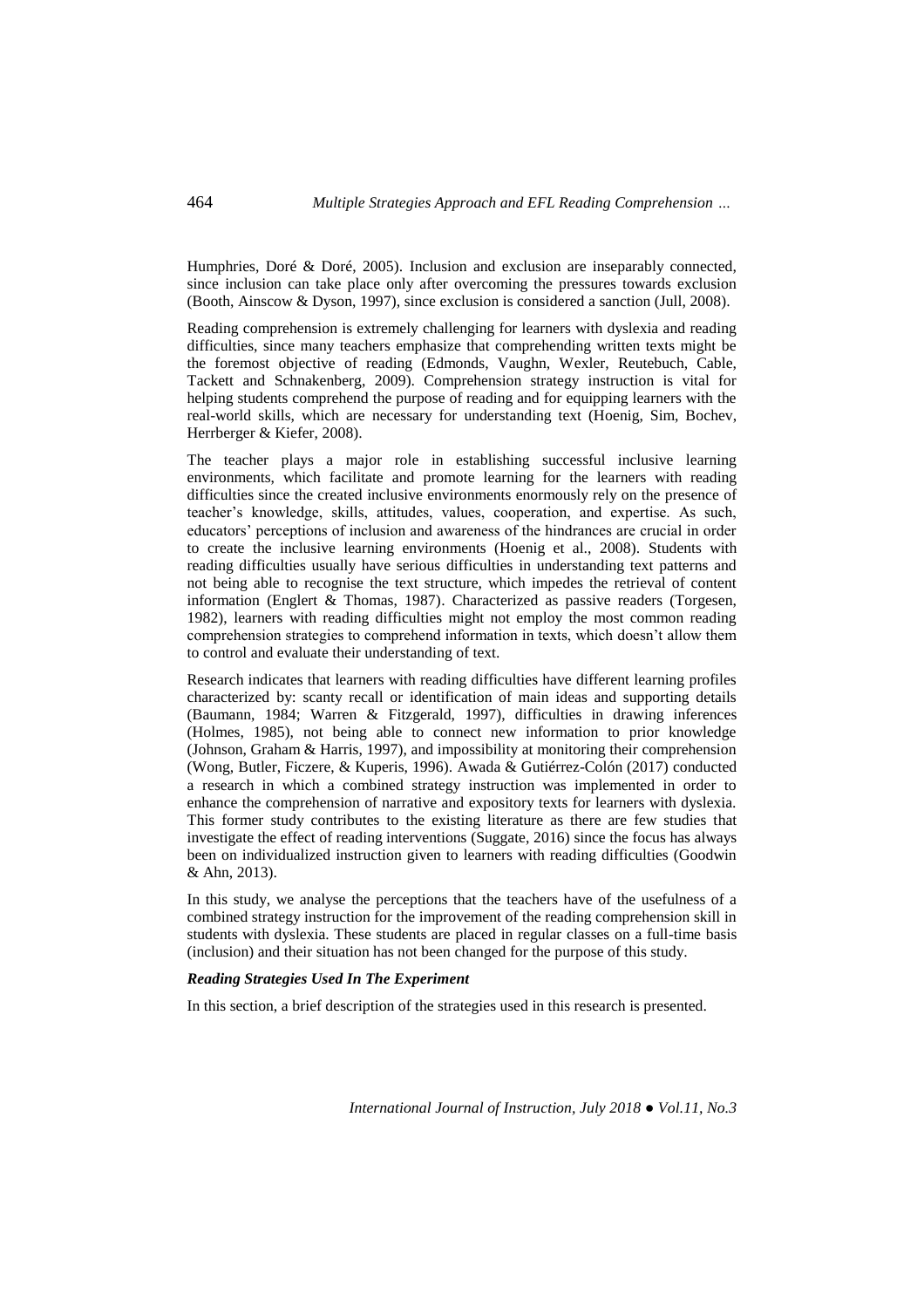Graphic Organizers: Hanjani & Shafiei (2017) asserted the effectiveness of graphic organizers on improving the reading comprehension of Iranian EFL Learners. Snyder (2012) and Ausubel (1963) emphasized that the use of graphics could develop, strengthen, and facilitate the occurrence of learning because this strategy could provide learners with a significant framework for associating their prior knowledge with the new information. Kossack & Hoffman (1987), Nichols & Rupley (2004), Minaabad (2017) and Minskoff & Allsopp (2003) stated that graphic organizers enhance the reading comprehension of students with dyslexia.

Visual Displays: The visual displays could improve the reading comprehension of a text, since teachers could model the process of making visual images of a word, paragraph, or a text, so the students could create images, which represent the information in the reading passage (Bell, 1991; Miller 2004).

Mnemonic Illustrations: According to Mastropieri, Scruggs & amp; Whedon (1997), Mastropieri & amp; Scruggs (1994), mnemonic illustrations could give the students an ability to use strategies that would enable them to pre-plan and organize tasks. The learners could use mnemonic illustrations to recall difficult words and to formulate difficult ones as well.

Movie Maker journaling and movie use: According to Awada (2014), and Lee and Vail (2005), computer devices ought to meet the needs of the individual in the school environment in a manner that they are used and utilized by the learners and the teachers. The computer exercises entail the Windows Movie Maker journaling, which '…proved to be more effective than the traditional pen and paper journaling in enhancing proficiency and decreasing writing apprehension' ( Awada, 2014, p.36).

Inference: Inference could be defined as the associations individuals could form when they attempt to interpret texts (Nassaji, 2004). Inference could be one of the main cognitive processes in reading comprehension. Inference could enable learners to go beyond what is explicitly stated to deduce implicitly what is missing (Wyver, Markham & Hlavacek, 2000).

Prediction: The basic techniques of reading are skimming, scanning, extensive and intensive reading (Grellet, 1981). The researchers have added that reading includes several sub-skills: the basic ones are "recognizing the script of a language", inferring the meaning and use of unfamiliar lexical items, understanding "explicitly stated information", and information implicitly mentioned. Reading is an activity involving "predictions", "previewing", and "anticipation" (p.4). Grellet (1981) also mentioned that the aim of prediction is to train the students to make "guesses when reading a text", and indicates that the more students look forward to reading and anticipate in their minds what the text could hold in store for them, the easier it would be to comprehend the basic points of the passage" (p.62).

Text Structure Awareness*:* Text structures are a way to measure and rate students' reading achievement of the expository texts. These strategies unfold the text structure awareness and lead to a constant and progressive improvement in reading skill (Pedrotty, Ugel, Thompson & Hamff, 1999; Rivera & Smith, 1997; Bos & Vaughn,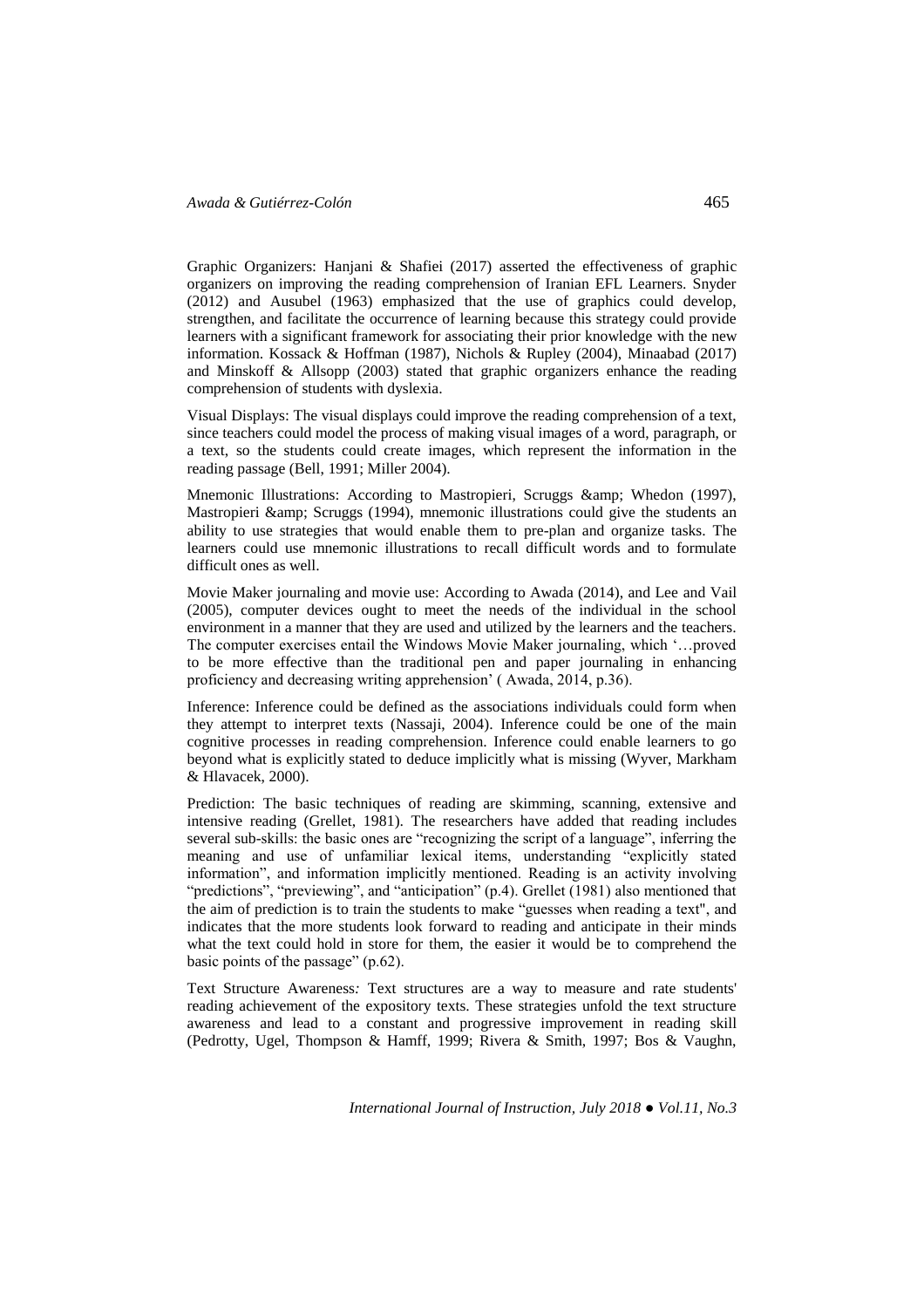2002; ). The use of the authentic texts would help students integrate academic study and real-world work experience. Such texts would make students gain more life experience; they become more likely to consider learning as an internal experience based process as indicated by Saljo (1979).

Main Idea Identification: Main Idea Identification might be a vital strategy to understand the main ideas (Manset-Williamson & Nelson, 2005). Learners with dyslexia might have good oral language skills, so they could understand the main ideas of a text although they are challenged with decoding problems. As such, learners with dyslexia might obtain lower scores on reading comprehension tests than on listening comprehension due to decoding and accuracy problems (Grigg, Moran, & Kuang,, 2010).

Summarization: Jitendra Jitendra, Hopes, and Xin, (2000) demonstrated that summarization strategy could improve the reading comprehension of learners as summarizing gives learners the opportunity to identify the ideas of a text.

Questioning: Questioning could be an important strategy for those students who had a history of reading comprehension difficulties. Furthermore, questioning and paraphrasing could be useful to improve the reading comprehension of learners (Beck, McKeown, Sandora, Kucan, & Worthy, 1996).

## **METHOD**

In this study, the learners with reading difficulties are placed in regular classes (inclusive model), so special education support and help are given inside the regular classroom.

# **Design of the research**

The 16 participating teachers were university graduates holding a minimum of B.A. in English language. Their teaching experience ranged between 5 to 15 years. The teachers attended six training sessions given in collaboration with the Ministry of Education and Higher Education in Lebanon concerning the activities that had to be implemented in inclusive classrooms and covering the strategies that are the object of this study. The teachers were randomly sampled from both private and public schools of Beirut (Lebanon), and they taught students of 7th, 8th, and 9th grades (12-14, 13-15, and 14- 16-year-old).

Those students who were labelled as dyslexic were done so after taking the test: Dyslexia Identification Checklist. After this diagnosis, the students sat for a second test, supervised by specialists, to double-check this diagnosis. Only those who received a second confirmation took part in this study.

Once the literature was analysed, it was decided to apply different strategies in the experiment: graphic organizers, visual displays, mnemonic illustrations, Movie Maker journaling and movie use, inference, prediction, text structure awareness, main idea identification, summarization, and questioning. According to the literature review, in order to achieve positive results, the strategies are never applied in isolation. It was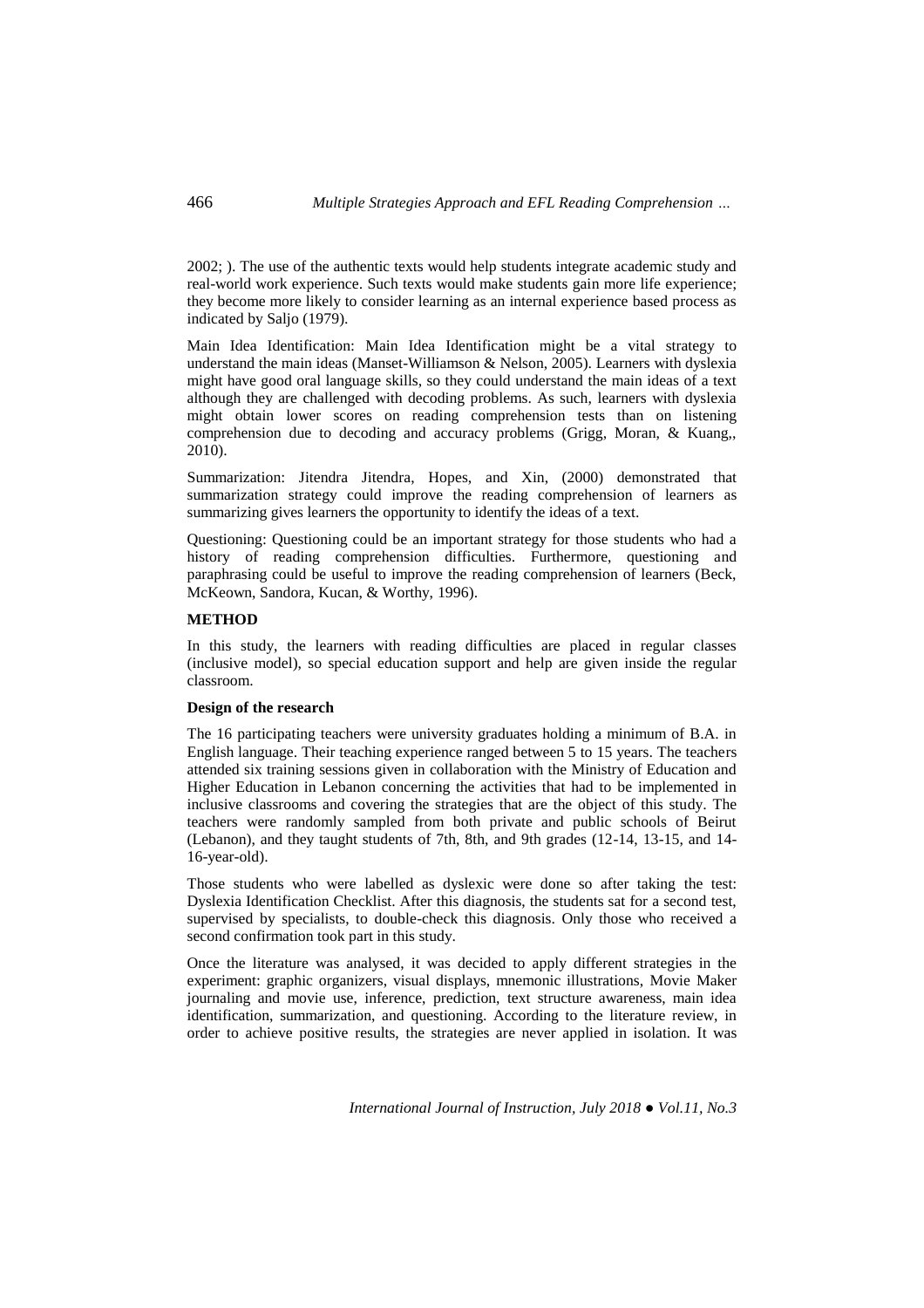decided to apply these strategies during different sessions and within different types of activities, but always making sure that during these weeks all ten strategies were used in a similar amount of time and number of activities designed beforehand by the teachers. The treatment lasted for 10 weeks at a rate of 6 hours a week, and each strategy was employed 2-3 times a week.

### **Data collection tools and Sampling technique**

Writing logs, which expressed the perceptions of the participating teachers, were collected over a period of ten weeks and the content was analysed thematically. The categories of analysis were predetermined a priori based on the list of the strategies. Data pertaining to each strategy were unitized and sub-categorized into idea units. These units were used to write up the study results eliciting teachers' perceptions of the efficacy and usefulness of the employed strategies.

The semantic analysis of the reflection logs given by the teachers led to the emergence of the themes, which formed the basics of the qualitative data reported. The teachers' observations noted during the period of the instruction and the quantitative data collected from the reading items and reading responses corrected by three teachers enabled teachers to write the writing logs.

The recurrent themes that emerged from the semantic analysis of all the 16 teachers' reflection logs yielded the qualitative study data.

#### **Validity of the Instruments**

The tests in this study enable the teachers to judge students' abilities to organize, integrate, interpret material, and express themselves in their own words. Due to these tests, the teachers can comment on students' progress, about the quality of their thinking, and the difficulties they might have had during the learning process. These tests follow the standardized test format as adopted by the Special Educational Center for Research and Development of the U.S. Department of Education. Therefore, these tests use uniform procedures for administration and scoring in order to assure that the results from different students will be comparable.

## **FINDINGS**

As indicated earlier, the teacher reflection logs were used as tools to collect qualitative data regarding their perceptions of the problems and prospects using the various instructional techniques that constituted combined strategy instruction. After using the combination of strategies with their students, they had to rate their experience and evaluate each of them: Were these strategies effective to learn English for students with dyslexia? Did they think they were a drawback? The content analysis of the reflection logs gathered from the 16 participating teachers was categorised in terms of the strategies, and the results are presented in table 1.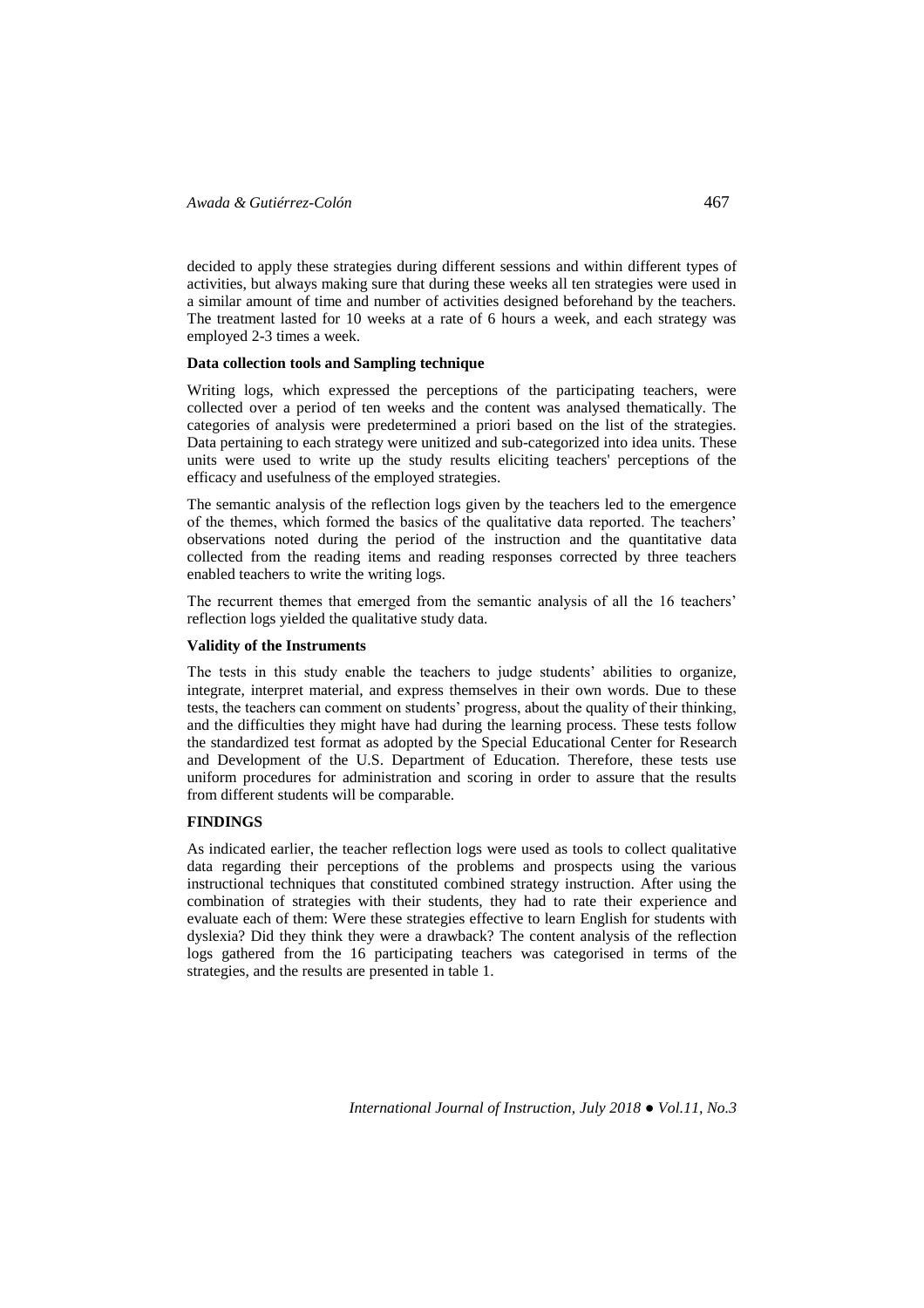| Teachers' Perceptions of Strategies' Effectiveness and Drawbacks |               |           |
|------------------------------------------------------------------|---------------|-----------|
| Strategy                                                         | Effectiveness | drawbacks |
| Graphic organiser                                                | 86.25         | 22.5      |
| Visual displays                                                  | 87.5          | 22.5      |
| Mnemonic illustrations                                           | 55            | 45        |
| Movie maker journaling and movie use                             | 100           | 33.75     |
| Predicting                                                       | 93.75         | 11.25     |
| Inference                                                        | 56.25         | 43.75     |
| Structure awareness                                              | 62.5          | 37.5      |
| Main idea identification                                         | 68.75         | 31.25     |
| Summarization                                                    | 50            | 50        |
| Ouestioning                                                      | 100           | 11.25     |

Graphic Organizers

Fifteen teachers (86.25%) considered graphic organizers as useful and helpful for the students to think logically about a concept as well as effective to understand the ideas, recall content, understand instructions, and help students summarise the content and construct meaning. They also considered graphic organizers to help students understand the relationship between various pieces of information they otherwise failed to identify. Finally, teachers commented that graphic organizers are useful to make students understand abstract concepts.

Yet, it should be also noted that two teachers (22.5%) considered graphic organizers as a technique, which also has disadvantages. According to their class experience, some graphs might confuse student's more than verbal explanations. They thought that the lack of note taking might affect the students' performance. A teacher (11.25%) found graphic organizers ineffective except to outlining the main ideas; another wrote about the simplification of the story (story map) as something negative, because he felt that some meaning was lost when using this technique. In addition, a teacher pinpointed that graphic organizers made students link ideas in a wrong way, and for this reason, the students missed the story.

# Visual Displays

According to fourteen teachers (87.5%), visual displays were an excellent hook to get the audience attention; teachers perceived that visual displays could allow for more retention of the meaning as they motivated students with the content, motivated teachers to teach, and motivated struggling readers. Teachers stated that images seemed easier to recall than words and when associated with a specific meaning, images seemed to be stored in the long-term memory more easily than words or concepts and widened the imagination of students as well as helped the students synthesize information.

Conversely, two teachers (22.5%) highlighted the drawbacks of the use of the visual displays as follows: They thought that visual displays were time consuming to prepare, distracting and thus impeding the understanding of concepts. A visual aid with the wrong information could cause a distraction and detract from the message the image was supposed to convey. Images were difficult for those students who were not visual

Table 1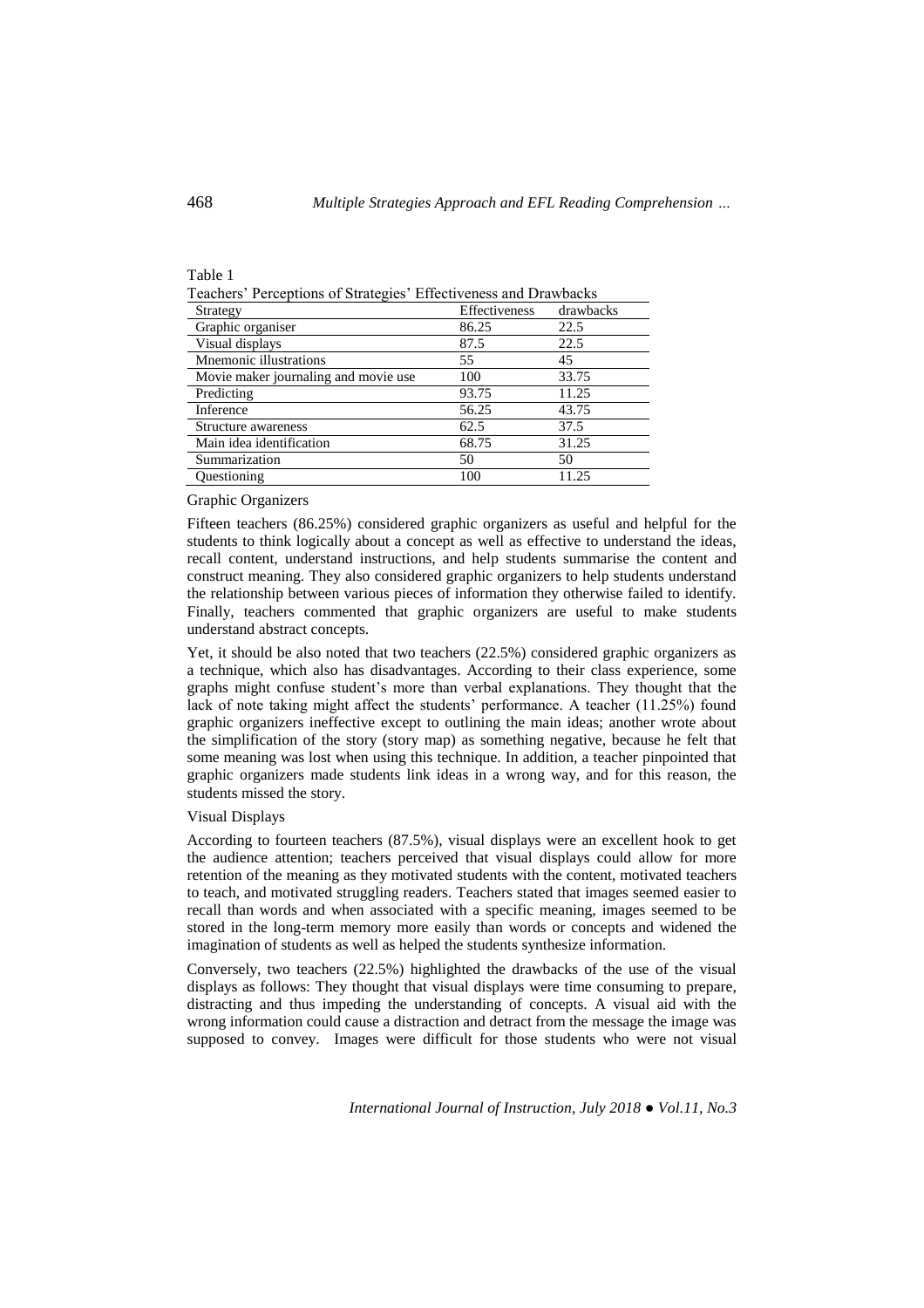learners; they were more suitable for children. They caused some of the audience to focus solely on the screen; they were ineffective because memorizing the picture meant that the details of the content were lost.

Mnemonic Illustrations

The following expressions summarise the opinion of the teachers regarding this technique. Tweleve teachers (55%) thought that mnemonic illustrations could form an effective link between the stimulus and response while improving the memory. They enhance the imagination and help learners recall information in a more holistic way. Teachers also believed that they are useful for acquiring difficult vocabulary; they involve linking unfamiliar with familiar information along with the use of a simple visual picture or letter/word combination.

However, four teachers (45%) also talked about drawbacks; two teachers (22.50%) indicated that students need much time to create, learn and practice; two teachers (22.50%) asserted that overuse can result in confusion; two teachers (22.5%) emphasized that students must practise the Mnemonic Illustrations in a precise manner; therefore, students might get tired of them; three teachers indicated that this technique requires time and resources by the instructors to develop creative and effective outcomes.

# Movie Maker Journaling And Movie Use

Sixteen teachers (100%) believe that Movie maker journaling and movie use enhanced reading because students found working with computers something common in their life, and they preferred reading and writing using screens. Teachers observed that there was social interaction, which is sometimes difficult to be attained by students with dyslexia. They also referred to Movie maker journaling and movie use as fast and helpful technique in the process of instruction; stories read or created using Windows Movie Maker (WMM) were remembered more easily than those on paper. Moreover, a significant boost in learners' creativity was demonstrated when students were asked to use the Windows live Movie Maker (WLMM) to create their own stories. This last perception of the teachers coincides with the conslusions of a former research conducted by Awada (2014, ).

Nevertheless, this strategy also got some negative comments by three teachers (3.75%): Movie maker journaling and movie use were not easy to use; two teachers (22.5%) felt they did not have much experience in working with computers; Movie maker journaling and movie use were time consuming and sometimes distracting to students if not well oriented and monitored. Feedback was not accurate; sometimes the WMM activities were too long and had too many things to pay attention to, but students needed time to get used to those types of activities. One teacher asserted that WMM journaling and movie use made the students forget how to take notes. Students had to do the WMM activities at home; therefore, the WMM activities could also be isolating.

## Inference

Nine teachers (56.25%) found this strategy helpful for students from the cognitive point of view it made students critical thinkers. Teachers also considered that this strategy was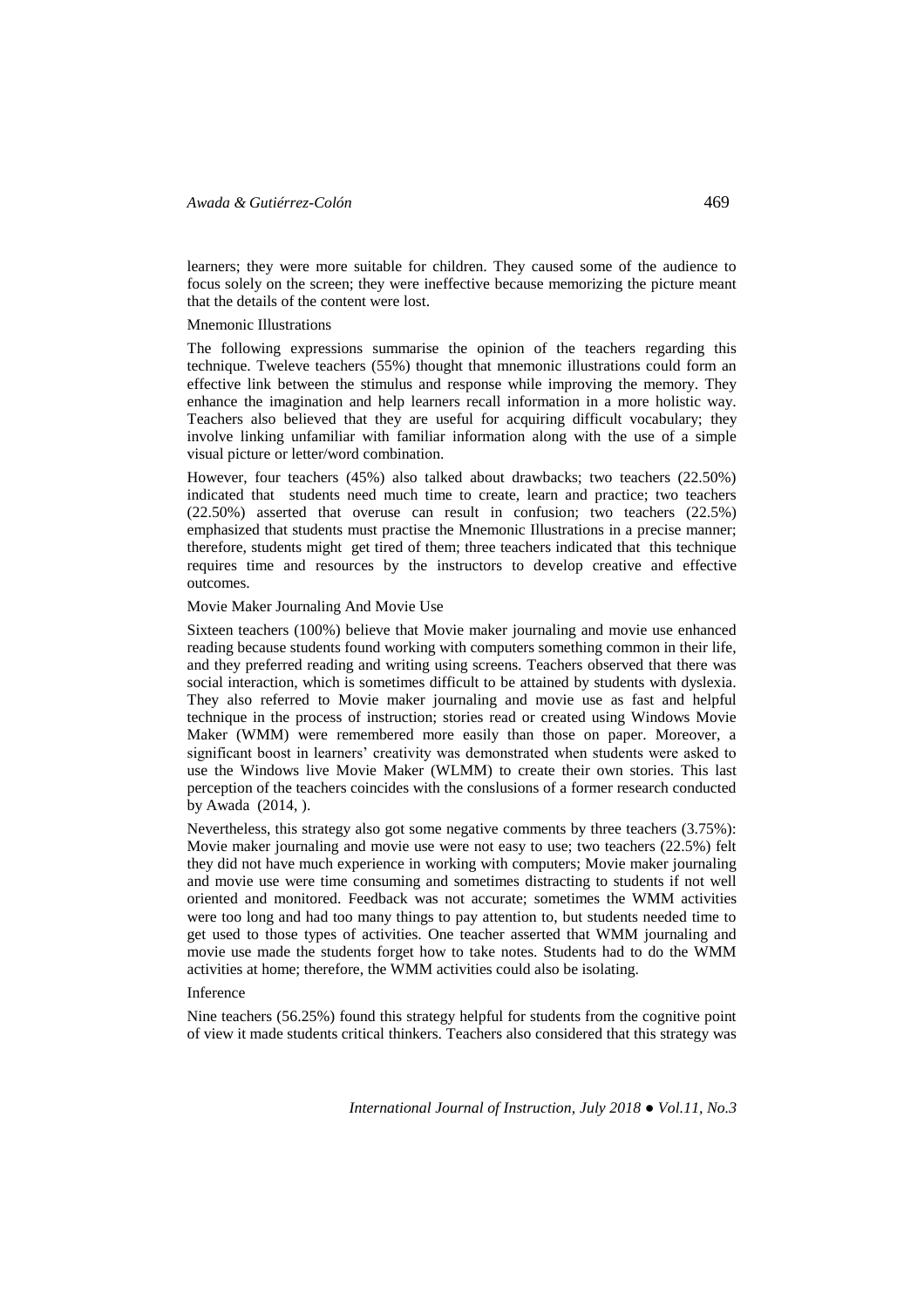effective because it meant not only to be able to "read between the lines" but also to know and understand the hidden meanings of the text or to draw one's own personal conclusion about a text. Teachers reported the advantages as follows: a better overall comprehension, more engagement with the text.

Yet, other teachers (43.75%) expressed negative remarks about this technique. They said that inference questions were often so narrow in relation to the question that they created or magnified bias that was not factored into the survey. With this type of questioning, one might understand the text in a different way from what the text implied; sometimes, they made students feel lost and annoyed by the way they were asked; inference was effective but challenging and demanding as well.

#### *Prediction*

Prediction is a strategy that got many positive reflection logs. The comments were as follows: Fifteen teachers (93.75%) emphasized that prediction stimulated students' minds, made them active readers and helped them understand the reading material in a better way. Prediction ensured the involvement and participation of all students, developed students' critical thinking and motivation, enhanced their imagination, and improved their creativity. Prediction was useful in activating prior knowledge, guiding practice, and arousing students' curiosity before reading any text or story. Prediction grabbed students 'attention by creating a sense of competitive atmosphere among students. The strategy put the readers in the general atmosphere of the story as it was a lively exercise, which could be very good in spreading competitive spirit among students. Furthermore, prediction reflected students' prior knowledge of the topic, enhanced students' imagination as well as improved their creativity. One teacher (11.25%) asserted that the only drawback of prediction was the great amount of time and the practice students might waste while providing incorrect feedback to other students.

# Text Structure Awareness

Ten participating teachers (62.5%) tended to consider this strategy as important to help students understand the meaning of texts, mainly because teaching structures not only helped students understand them but also enabled them to produce texts with similar features. Students could identify the text structure and could cover more material in shorter time. Awareness of text structure made students more accountable for listening and taking notes. This strategy helped students use the suitable verb tenses, organise their own ideas and create their own texts.

Nevertheless, a 37.5% of the teachers expressed negative feelings. They believed that: text structure is not important to improve the understanding of the text; the awareness of text features is not needed at a lower level; teaching the structure of texts can be frustrating and too challenging for the teachers, for it might limit thinking, confine focus to structure and hinder analysis.

## Main Idea identification

Eleven of the participating teachers (68.75%) in the present study considered the identification of the main idea technique to be both useful and important, as well as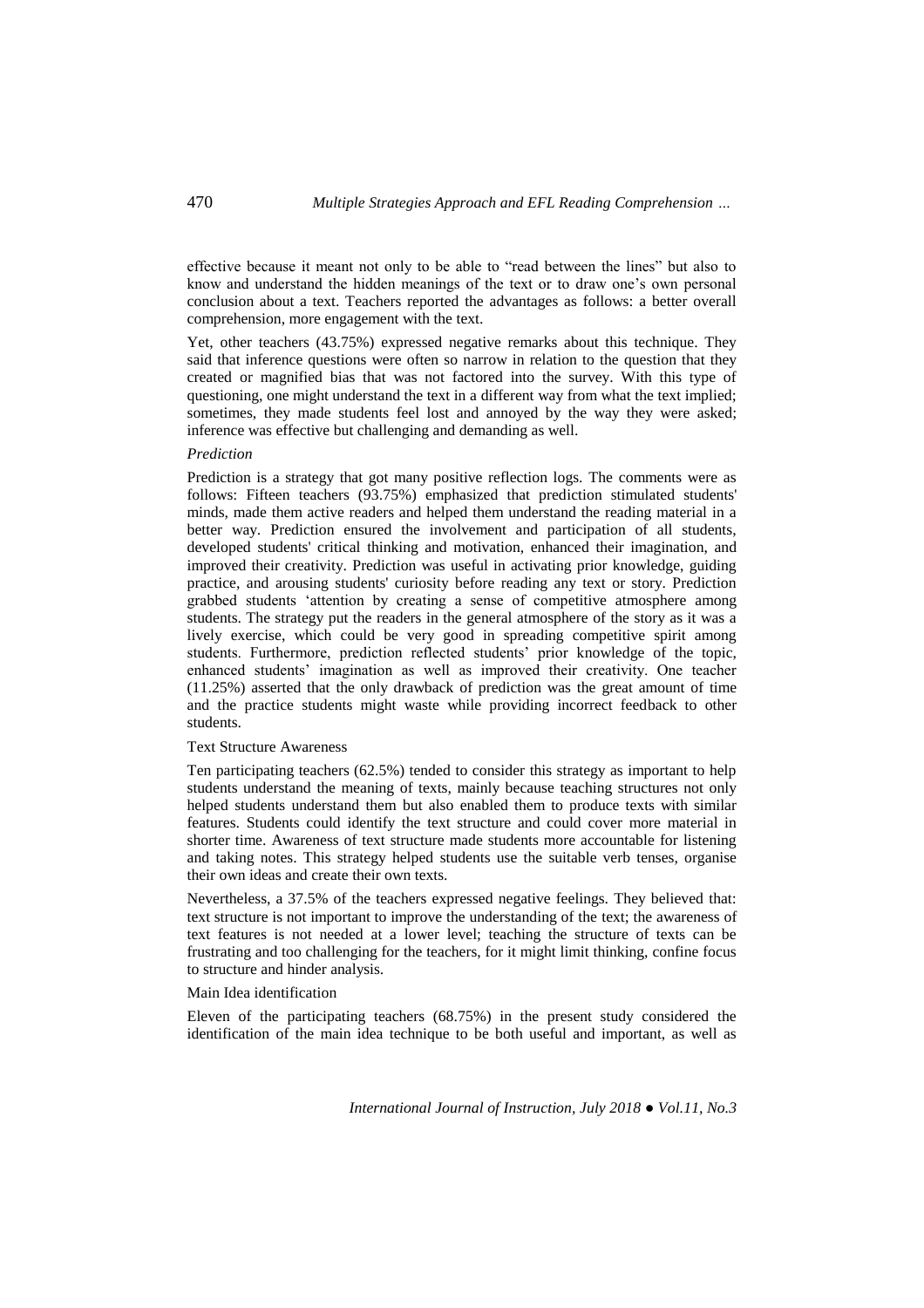helpful in identifying the authors' purpose; it helped the students focus on the key points. This strategy also helped finding the link between the introduction of the text, the title and the background knowledge.

However, five teachers (31.25%) indicated some drawbacks; if the students did not identify the main idea, they could get lost in the paragraph. It might discourage students with dyslexia to read since they found it difficult; it limited their understanding; sometimes, focusing on a main idea did not give students a clear view of what the meaning of text is.

### Summarization

Eight of the participating teachers (50%) considered the summarization technique "a must" for learners. Teachers agreed that this strategy could help students determine the parts of the text that were important and the ones that were not, and to check what they had understood of what they had read. A summary could help students check their ability to select the most important information of a text; it was an effective tool for assessment; it helped students determine the most important parts of the story as well as main ideas and key words of a text.

However, eight teachers (50%) found this strategy to be not so useful. The main reasons were that they found the technique, as time consuming and difficult as it ignored details that were important for students with dyslexia.

### **Ouestioning**

The participating teachers (100%) mainly described the questioning technique as encouraging for class discussion and a good technique to improve oral fluency. They found that this strategy made students interactive readers; they found that it was a very useful strategy which had several advantages such as checking on learning, encouraging participation, class discussion, and improving oral fluency; they also said that it enhanced comprehension; it allowed for clarification and consolidation of learning.

Yet, it should be noted that one teacher (11.25%) described the question-answer as a non-effective strategy for students with dyslexia and again, as a time-consuming strategy.

# **DISCUSSION**

The findings of the qualitative data, resultant from the analysis of the reflection logs given by the teachers of the study, indicate that each of the reading strategies used in the present study is effective in a specific aspect of the process of reading and understanding what is being read. The strategies of graphic organizers, prediction, inference, main idea identification, summarization and questioning have been the easiest to implement by the teachers.

Movie maker journaling and movie use and graphic organizers are so effective as they increased students' motivation and ensured full engagement in the discussed narrative texts. Most teachers added that WMM made it possible for students with dyslexia who struggle with handwriting to finalize neat printed work. Yet, the WMM strategy might not be practical for some teachers due to time constraints and unavailability of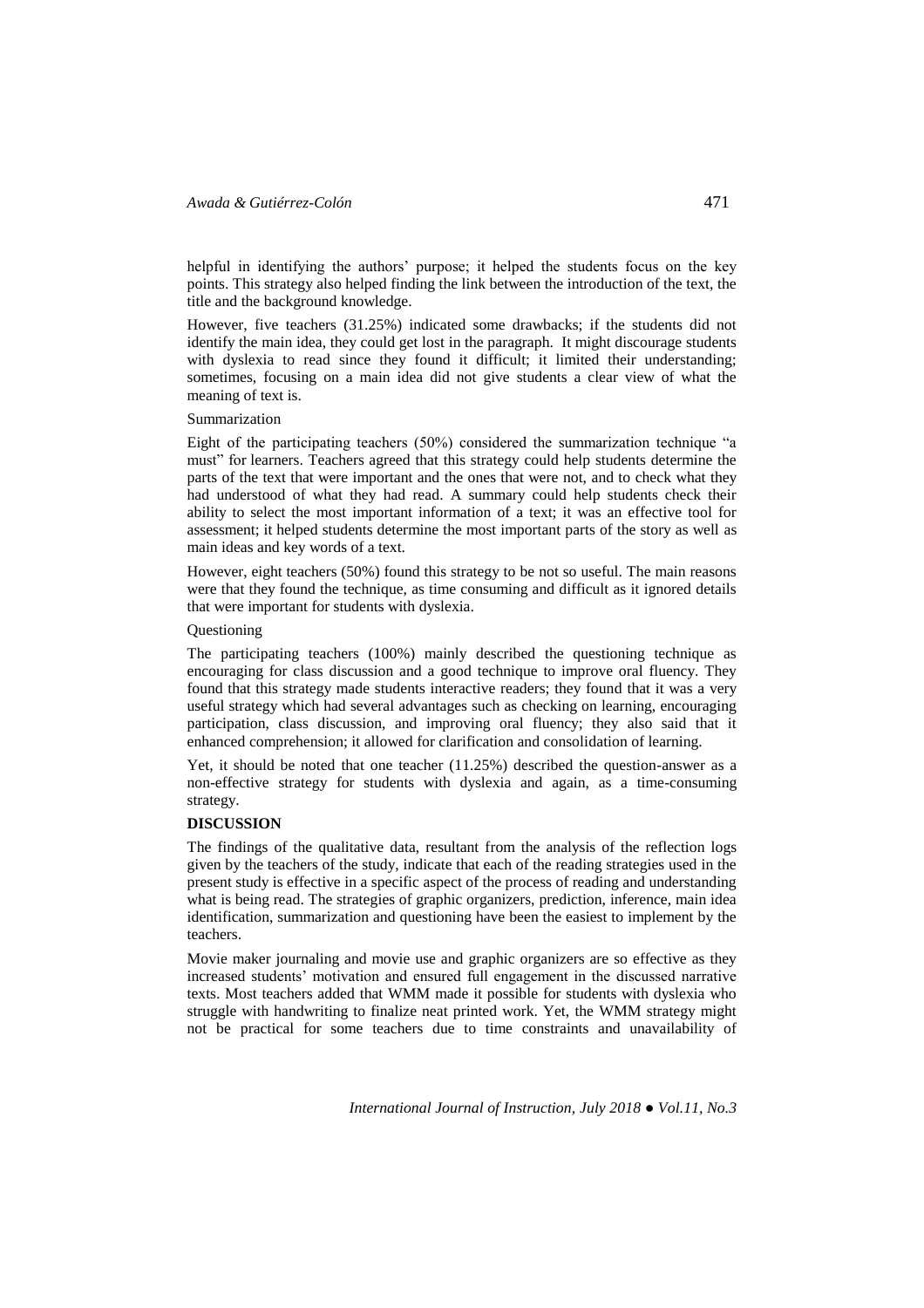equipment. The findings of the present study align with those of Awada (2014) that asserted the efficacy of the WMM in increasing students' motivation and improving their writing skills. This finding of the study endorses those of Hanjani & Shafiei (2017), Minaabad (2017) and Minskoff & Allsopp (2003) that indicated that graphic organizers enhance the reading comprehension of students with dyslexia. Furthermore, the findings of the study corroborate those of Awada & Gutiérrez-Colón (2017) that asserted that "Combined strategy instruction in the field of the inclusion theory is more effective than regular instruction in improving reading comprehension of both students with and without dyslexia when using narrative texts (grades 7 and 8) in the classroom" (p.10). The findings of the study also support those of Bell (1991); Miller (2004); Mastropieri et al., (1997); Grellet (1981); Manset-Williamson & Nelson (2005); Jitendra et al., (2000); Beck et al.,(1996) that asserted the effectiveness of respectively visual displays, mnemonic illustrations, prediction, main idea identification, summarization and questioning in improving the reading comprehension of learners with reading difficulties.

The two most important characteristics that make reading comprehension a difficult activity for learners with dyslexia, is the difficulty in decoding words and thus, learning new vocabulary, and therefore, they tend to ignore the content when reading, which makes reading comprehension a specially complex activity.

From the results of the analysis, we have learnt that some of the strategies used in this study are especially helpful in the decoding of the meaning: Graphic organizers enabled students to think logically about the concept and link different pieces of information. By doing this, the students could find a relation among the different bits of information. However, we also found that some graphs confused students' more than verbal explanations and we believe that this is an important that this aspect is taken into account. Visual displays could allow for more retention of the meaning; for this reason, most teachers considered this strategy very useful to ve used with students with dyslexia. As for mnemonic illustrations, they allowed students to visualize abstract ideas, which was sometimes impossible with words; however, not all ideas/concepts could be presented visually, and teachers reported having had many difficulties in applying them in class. The qualitative data for Movie maker journaling and movie use indicates that students liked using computers in class, and they enjoyed reading on screens. This strategy enhanced social interaction, which is a very positive aspect to take into consideration. Prediction helped them develop analytical thinking and conceptual access before sensory exposure; however, this strategy was not useful and even distressing when reading about real-life situations. Concerning inference, teachers believed this strategy could develop critical and analytical thinking and allow for conceptual access in wider context as well as awareness of multiple meanings/applications of concepts/ideas. Teachers' feedback towards the awareness of the text structure strategy indicated that knowing the text genre would mean understanding the structure, language use, style, etc. However, they thought that it might limit thinking and confine focus to structure instead of analysis, therefore it was thought that it might be a too complex strategy for students with dyslexia. . Regarding main idea identification, teachers indicated that this strategy should be used after reading the title or author's background, if available, to create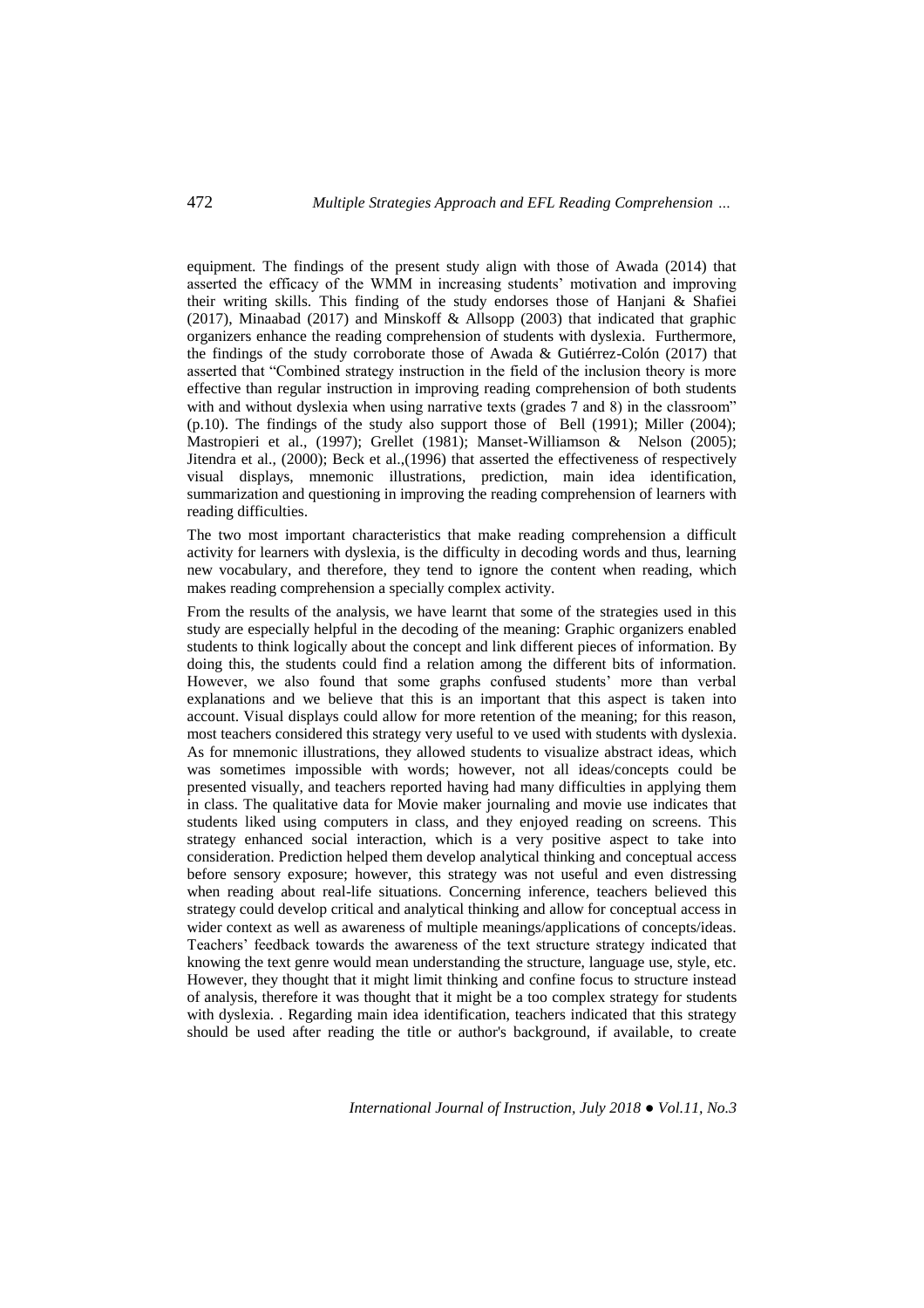expectations about content. Summarization was defined as a good strategy for focusing on what was most important and to help students express in their own words; Finally, the questioning strategy could encourage discussion; however, it could demand much focus on providing correct answers to satisfy the teacher.

#### **CONCLUSION**

The study reports the analysis of the class experience of 16 teachers who noted their perceptions of the use of combined strategy instruction consisting of different strategies employed to improve the EFL reading comprehension of learners with dyslexia. The 16 teachers gave instruction to learners with dyslexia provided with inclusive environments.

It can be concluded that the use of the combined strategy instruction could help students. However, the sampled teachers indicated that each strategy has its positive aspects as well as drawbacks. The data gathered also indicate that there is no single best approach or strategy for overcoming the challenges that hinder the reading comprehension skills of learners with dyslexia. The treatment should be a combination of strategies and techniques that are implemented for a long period, and carefully administered to ensure the ongoing observation of the reaction of the students and the feedback of teachers. This study will help teachers and policy makers to design appropriate syllabus as well as sets of activities for groups of students in inclusive settings.

It is important to note that this study is one of the few studies conducted in Lebanon to elicit teachers' perceptions of the reading comprehension combined strategy instruction after providing the teachers with the needed training and ensuring the conditions of the inclusive environments. However, the small number of subjects is a major limitation in the present study. Another limitation is that the student outcomes were not assessed by one valid measure as students diagnosed initially with dyslexia were referred to different specialists and not to the same specialists to confirm or disconfirm the assessment. Further studies at larger scales and involving more grade levels are recommended to validate the generalization of the present study findings.

#### **REFERENCES**

Ausubel, D., (1963). *The Psychology of Meaningful Verbal Learning*. New York: Grune and Stratton

Awada, G., (2014). Relative Impact of Windows Movie Maker. *Journaling on Writing Proficiency and Apprehension*. *AWEJ; 5(3), 31-44. 2014*.

Awada, G. M., & Gutiérrez-Colón, M. (2017). Effect of Inclusion Versus Segregation on Reading Comprehension of EFL Learners with Dyslexia: Case of Lebanon. *English Language Teaching. 10*(9), 49.

Baumann, J.F. (1984). The effectiveness of a direct instruction paradigm for teaching main idea comprehension. *Reading Research Quarterly, 20(1)*, 93-115 DOI: 10.2307/747654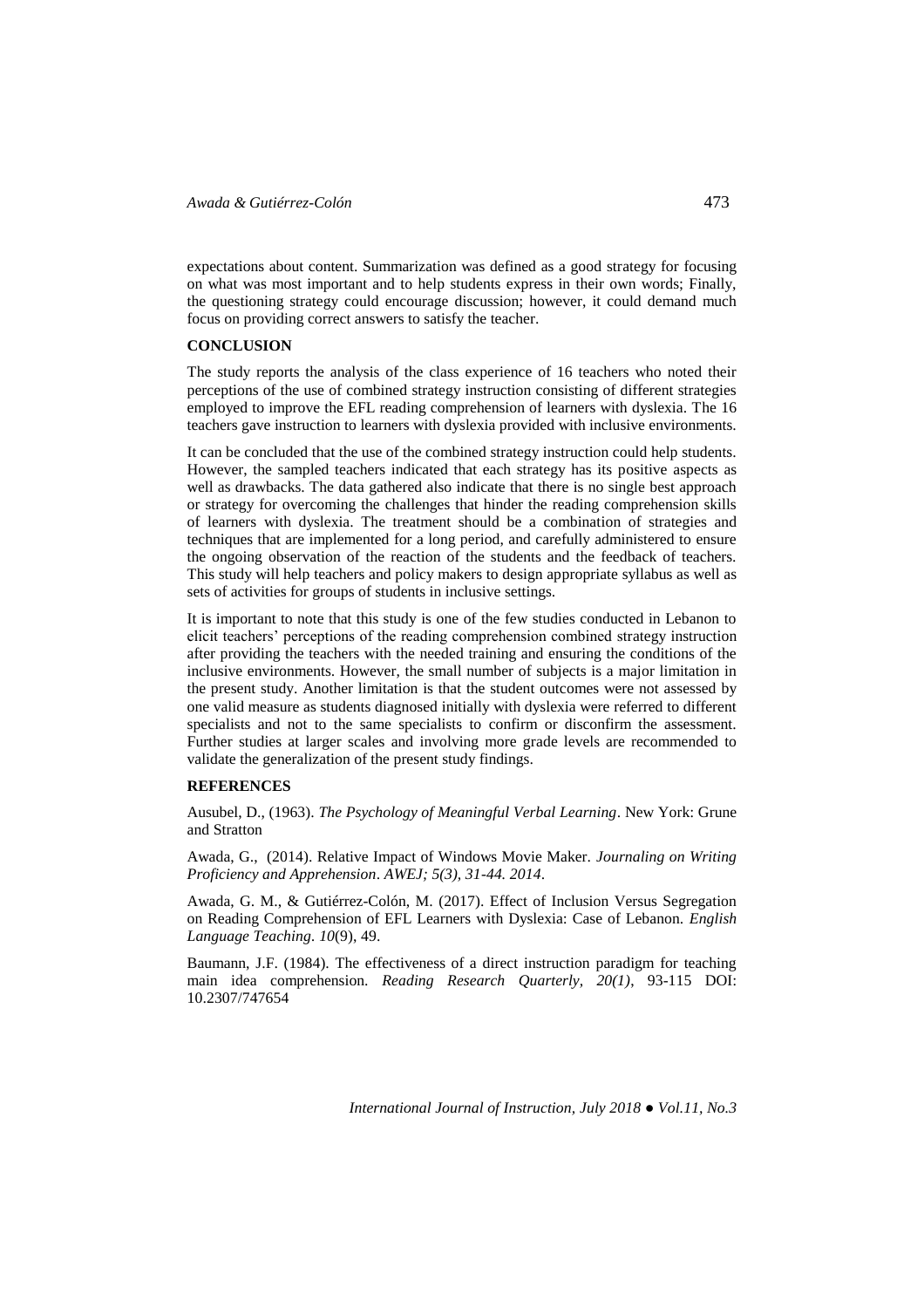Beck, I. L., McKeown, M. G., Sandora, C., Kucan, L., & Worthy, J. (1996). Questioning the author: A yearlong classroom implementation to engage students with text. *The Elementary School Journal*, *96*(4), 385-414. <https://doi.org/10.1086/461835>

Bell, N. (1991). Gestalt imagery: A critical factor in language comprehension. *Annals of Dyslexia*, *41*(1), 246-260.

<https://link.springer.com/article/10.1007%2FBF02648089?LI=true>

Booth, T., Ainscow, M., & Dyson, A. (1997). Understanding inclusion and exclusion in the English competitive education system. *International journal of inclusive education*, *1*(4), 337-355. <http://dx.doi.org/10.1080/1360311970010404>

Bos, C. S., & Vaughn, S. (2002). *Strategies for teaching students with learning and behavior problems*. Allyn and Bacon, A Pearson Education Company, 75 Arlington Street, Boston, MA 02116.

Bunch, G., Finnegan, K., Humphries, C., Doré, R., & Doré, L. (2005). *Finding a way through the maze: Crucial terms used in education provision for Canadians with Disabilities*. Toronto, ON, Canada: The Marsha Forest Centre

Cole, B. A. (2005). Mission impossible? Special educational needs, inclusion and the re‐conceptualization of the role of the SENCO in England and Wales. *European Journal of Special Needs Education*, *20*(3), 287-307. <http://dx.doi.org/10.1080/08856250500156020>

Edmonds, M. S., Vaughn, S., Wexler, J., Reutebuch, C., Cable, A., Tackett, K. K., & Schnakenberg, J. W. (2009). A synthesis of reading interventions and effects on reading comprehension outcomes for older struggling readers. *Review of educational research*, *79*(1), 262-300. <https://doi.org/10.3102/0034654308325998>

Englert, C. S., & Thomas, C. C. (1987). Sensitivity to text structure in reading and writing: A comparison between learning disabled and non-learning-disabled students. *Learning Disability Quarterly*, 10, 93-105. <https://doi.org/10.2307/1510216>

Goodwin, A. P., & Ahn, S. (2013). A meta-analysis of morphological interventions in English: Effects on literacy outcomes for school-age children. *Scientific Studies of Reading*, *17*(4), 257-285. <http://dx.doi.org/10.1080/10888438.2012.689791>

Grellet, F. (1981). *Developing Reading Skills.*Cambridge: Cambridge University Press.

Grigg, W., Moran, R., & Kuang, M. (2010). National Indian Education Study--Part I: Performance of American Indian and Alaska Native Students at Grades 4 and 8 on NAEP 2009 Reading and Mathematics Assessments. NCES 2010-462. *National Center for Education Statistics*.

Hanjani, A. M., & Shafiei, E. (2017). The Effect of Graphic Organizers on Reading Comprehension of Iranian Efl Learners: With a Focus on Gender. *Modern Journal of Language Teaching Methods*, *7*(3), 116.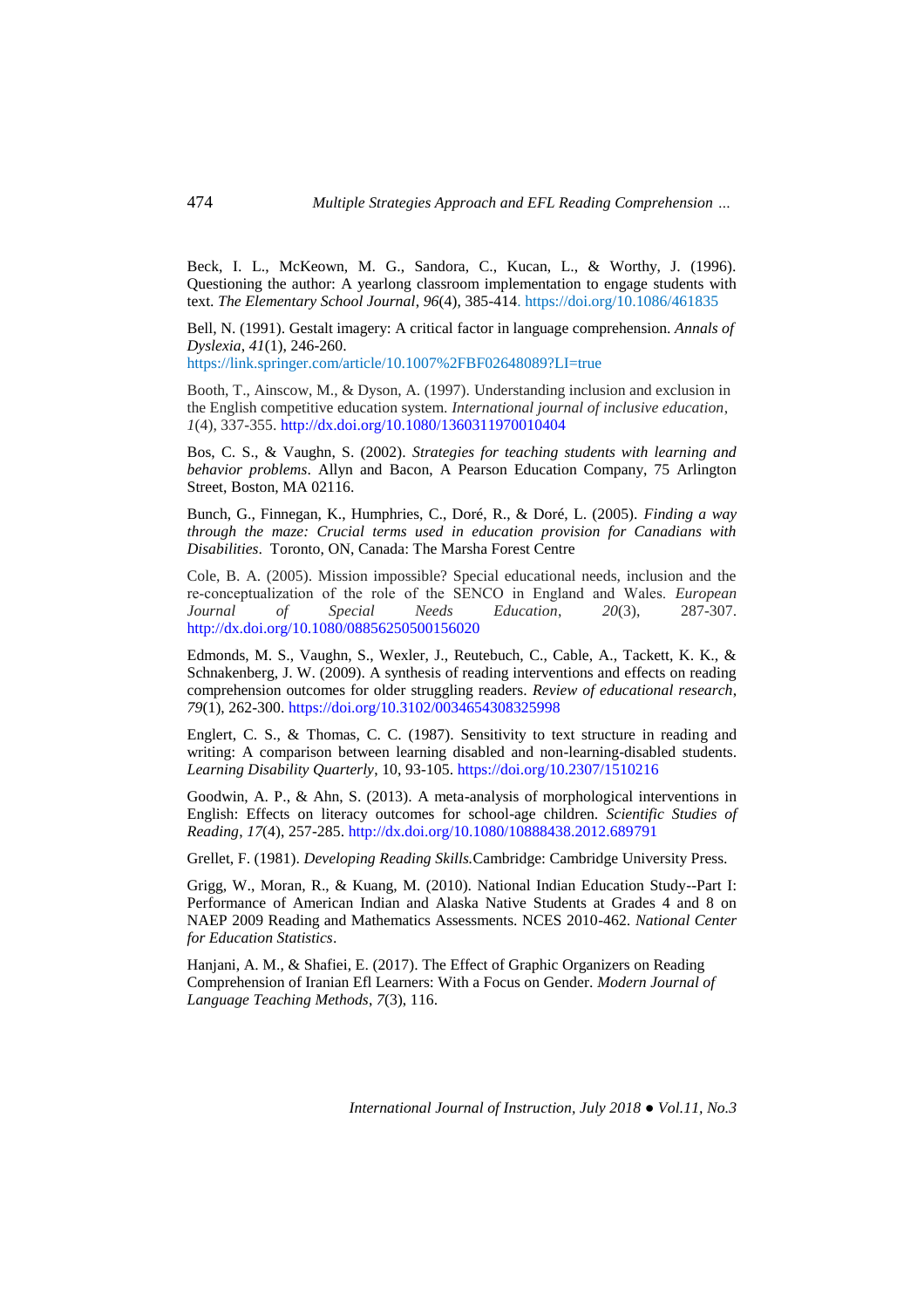Hoenig, K., Sim, E. J., Bochev, V., Herrnberger, B., & Kiefer, M. (2008). Conceptual flexibility in the human brain: dynamic recruitment of semantic maps from visual, motor, and motion-related areas. *Journal of Cognitive Neuroscience*, *20*(10), 1799- 1814. doi: [10.1162/jocn.2008.20123](http://dx.doi.org/10.1162/jocn.2008.20123)

Holmes, B. C. (1985). The Effects of a Strategy and Sequenced Materials on the Inferential-Comprehension of Disabled Readers. *Journal of Learning Disabilities*, *18*(9), 542-546. <https://doi.org/10.1177/002221948501800909>

Jitendra, A. K., Kay Hoppes, M., & Xin, Y. P. (2000). Enhancing main idea comprehension for students with learning problems: The role of a summarization strategy and self-monitoring instruction. *The Journal of Special Education*, *34*(3), 127- 139. <https://doi.org/10.1177/002246690003400302>

Johnson, L., Graham, S., & Harris, K. R. (1997). The effects of goal setting and selfinstruction on learning a reading comprehension strategy: A study of students with learning disabilities. *Journal of Learning Disabilities*, *30*(1), 80-91. <https://doi.org/10.1177/002221949703000107>

Jull, S.K. (2008). Emotional and behavioural difficulties (EBD): the special educational need justifying exclusion. *Journal of Research in Special Educational Needs*, 8 (1). doi: 10.1111/j.1471-3802.2008.00097.x

Kossack, S., & Hoffman, E. (1987). A Picture's Worth a Thousand Words: Comprehension Processing via the Comics. *Journal of Reading*, *31*(2), 174-176. http://www.jstor.org/stable/40029832

Lee, Y. & Vail.C.O. (2005). Computer-based reading instruction for young children with disabilituies. *Journal of Special Education Technology 20 (1)*.5-17 <https://doi.org/10.1177/016264340502000101>

Manset-Williamson, G., Nelson, J.M. (2005). Balanced, strategic reading instruction for upper-elementary and middle school students with reading disabilities: A comparative study of two approaches. *Learning Disability Quarterly*, 28, 59–74. Google Scholar, Link.

Mastropieri, M.A.; Scruggs, Th.E.; (1994).The Construction of Scientific Knowledge by Students with Mild Disabilities, 28(3); Sage Journals.

Mastropieri, M.A.; Scruggs, Th.E.; Whedon, C.M.S. (1997). Using Mnemonic Strategies to Teach Information about U.S. Presidents: A Classroom-Based Investigation. *Learning Disability Quarterly,* 20(1). Sage Journals. Miller, J. D. (2004). Public understanding of, and attitudes toward, scientific research: What we know and what we need to know. *Public Understanding of Science*, *13*(3), 273-294. <https://doi.org/10.1177/0963662504044908>

Minaabad, M. S. (2017). Study of the Effect of Dynamic Assessment and Graphic Organizers on EFL Learners' Reading Comprehension. *Journal of Language Teaching and Research*, *8*(3), 548-555.